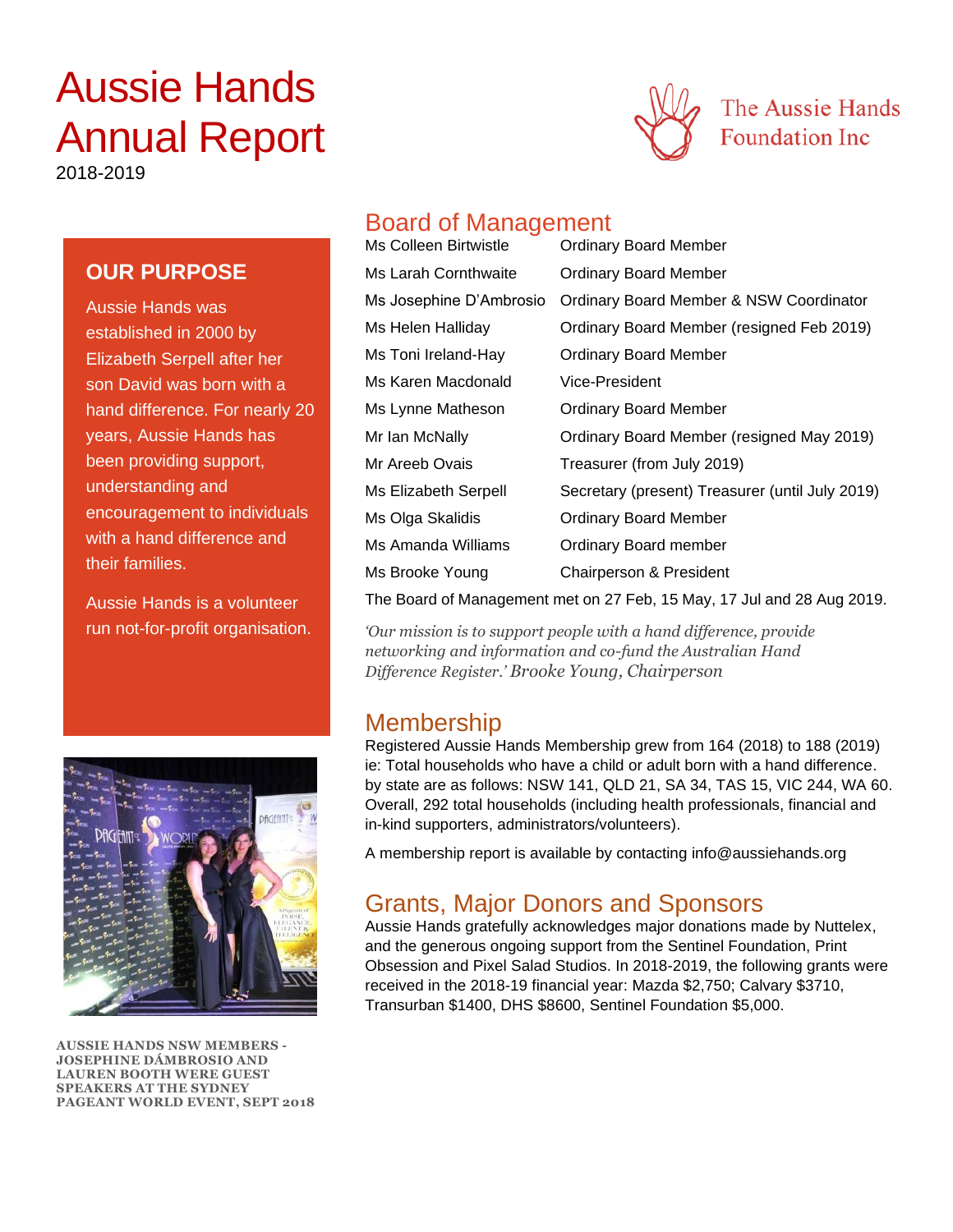

**DAVE SERPELL'S ASPIRING VENTURE TO EVEREST** 

# **Fundraising**

Members were busy this year with fundraising activities, including a social Night at the Movies in Melbourne that raised \$910 for the Australian Hand Difference Register (AHDR).

Thanks to Charet Garcia VIC who taught Tai Chi at Ross House as a fundraiser for Aussie Hands raising a total of \$325, and Curulli Seafood Market WA for fundraising \$122. Birthday Fundraisers via Facebook – VIC Petra's 2<sup>nd</sup> Birthday \$200 and VIC Surila's 50<sup>th</sup> Birthday \$520.

Dave Serpell inspired us all with his campaign to climb to Mt Everest Base Camp and raised much needed funds for the Australian Hand Difference Register. He achieved his fundraising and his trekking goal. Thank you to Dave and his generous supporters who raised \$7249.

# Financial Report

Special thanks to Edwin Taitz, EzyAccounts for his service as Finance Officer, and also to Treasurer Areeb Ovais. An independent audit was conducted by Mathew Simon (registered CPA No. 9527342) for the 2018-2019 financial year.

The audited report is available on request prior to Board of Management approval.

2018-2019 Summary

| Total income          | <b>Total Expenses</b> | Surplus/Deficit     |
|-----------------------|-----------------------|---------------------|
| 91.468                | \$123,289             | (\$31,821)          |
| <b>Current Assets</b> | Non-current assets    | <b>Total Assets</b> |
| \$67.367              | \$0                   | \$67.367            |

# Australian Hand Difference Register (AHDR)

Launched in May 2018 at the Murdoch Children's Research Institute, AHDR is a database of children born with a hand difference and/or arm difference. During the past year the AHDR has been extended within Victoria and Australia-wide.

The AHDR aims to find out

- how many children are born with a hand/arm difference in Australia
- Learn more about possible causes and risk factors
- Gain information to help plan services
- Identify areas for future research

The AHDR is funded by Aussie Hands and the Australasian Foundation for Plastic Surgery. Funding organisations do not have access to any individual or confidential information contained on the AHDR. For more information and the AHDR Annual Report, please visit<https://www.mcri.edu.au/ahdr>

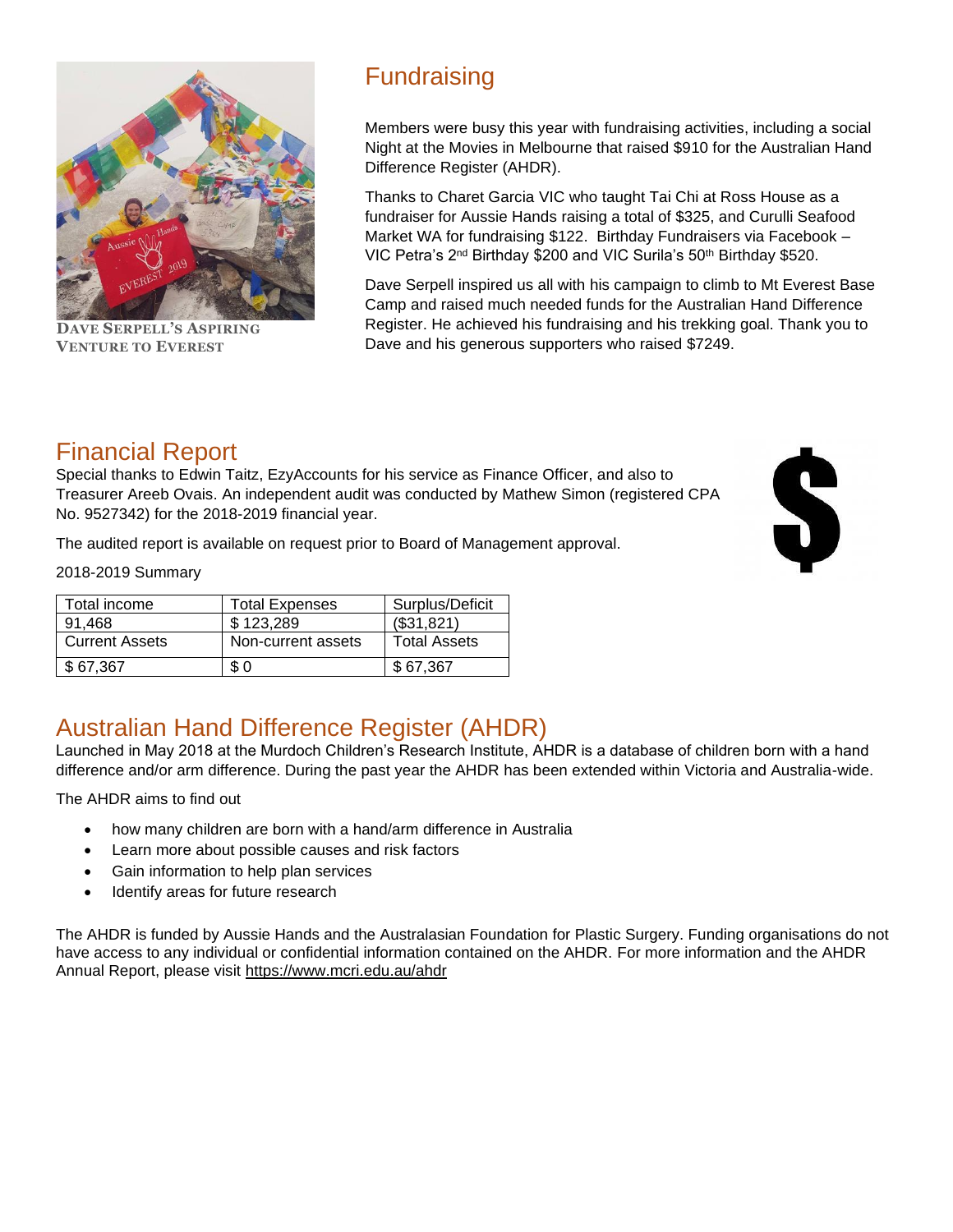# EVENT HIGHLIGHTS

Attending events were a highlight for children, parents, friends and supporters alike.

#### **New South Wales**

- Winter Event, Concord, 1 July 2018
- Spring Event, Concord, 16 September 2018
- End of Year Event, Camden, 25 November 2018
- Chocolate Egg Hunt, Concord, 7 April 2019
- Winter Event, Concord, 30 June 2019

#### **Queensland**

- End of Year Event, Wynnum, 25 November 2018
- Autumn Event, Brisbane, 31 March 2019

#### **South Australia**

- Spring Event, Marleston, 23 Sept
- End of Year Event, Adelaide, 9 December 2018
- Chocolate Egg Hunt, Adelaide, 20 April 2019

#### **Tasmania**

• End of Year Event, Launceston, 2 December 2018

#### **Victoria**

- Superhero Training, 22 July 2018
- Mini Olympics, 9 September 2018
- End of Year Event, Port Melbourne, 25 November 2018
- Summer Event, Port Melbourne, 10 February 2019
- Fundraiser Tai Chi classes, Melbourne, 1, 12, 19 February 2019
- Fundraiser Movie Night, Northcote, 11 February 2019
- Chocolate Egg Hunt, Port Melbourne, 31 March 2019
- Winter Event, Port Melbourne, 23 June 2019

#### **Western Australia**

.

- Superhero Event, Sorrento, 8 September 2018
- End of Year Event, Joondalup, 2 December 2018
- Chocolate Egg Hunt, Belmont, 13 April 2019

*'We went to our first Aussie Hands South Australia event in 2018 and it was so great to be around other families in the same situation. Being rural can be very isolating, so it was great to not feel alone. I look forward to going to more events in the future.'*

Acknowledgement to Aussie Hands Interstate Coordinators who coordinated various activities, for which their efforts have benefitted members enormously.

NSW Josephine D'Ámbrosio, QLD Emma Glencross, SA Peta Eberhand, TAS Belinda Lehner, VIC Julie McNally, WA Larah Cornthwaite and Kim Austen.

### PATRON & AMBASSADORS

The Aussie Hands Patron, Kate Doughty (triathlete) is training hard for the 2020 Tokyo Paralympian Olympics.



We were delighted to appoint Ambassadors in New South Wales, Tasmania and Victoria.

Lauren Booth served as NSW Ambassador from January – June and showed us that she has never let her hand difference define who she is.

Dave Serpell is the VIC Ambassador and attended 2019 Aussie Hands event, mentoring young members, fundraising and helping to promote Aussie Hands through social media and magazine articles.

Amanda Williams is the TAS Ambassador and has shared her story through social media and promoting Aussie Hands through professional and personal networks in Tasmania.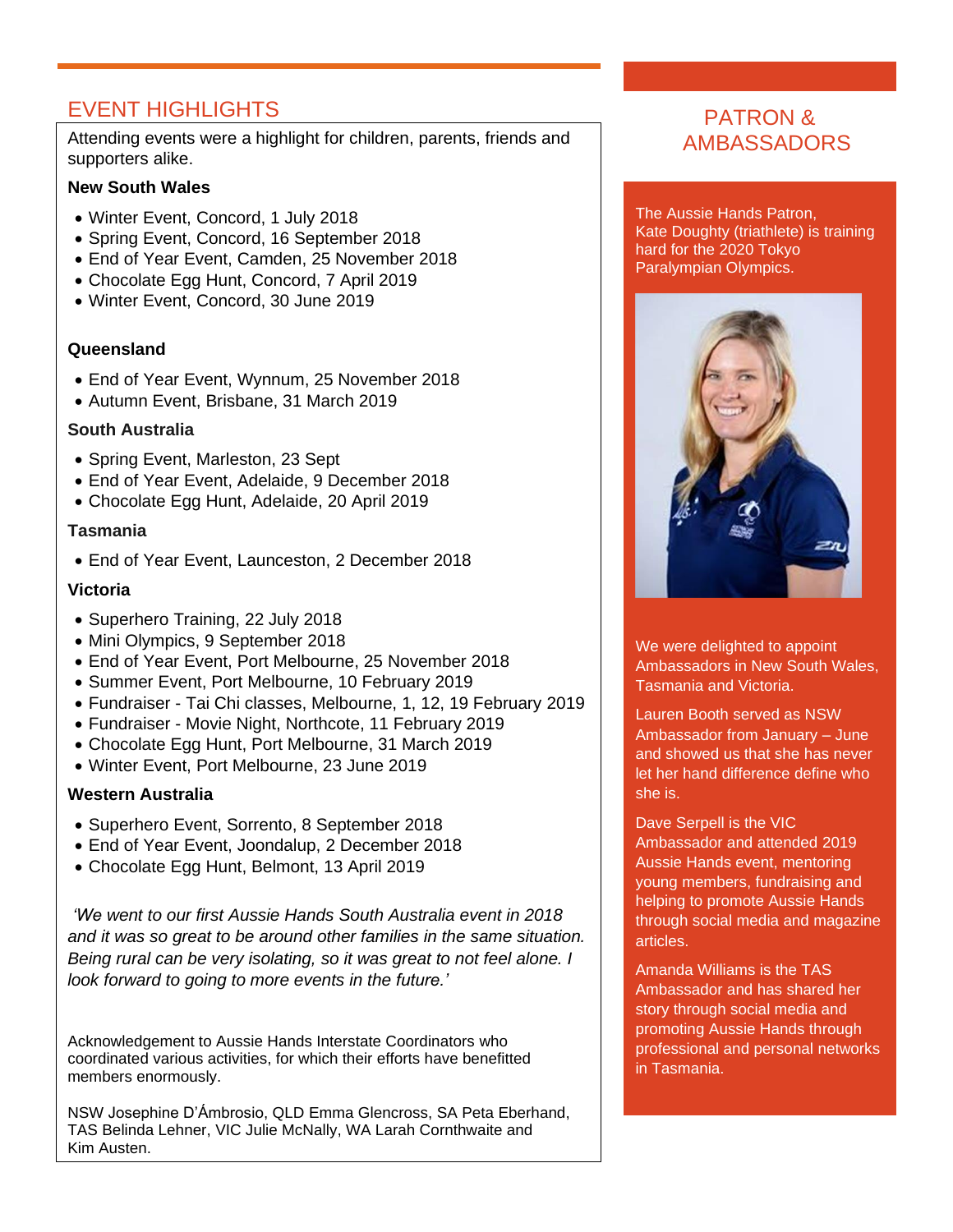# Social and Traditional Media (Analytics)

Social media platforms used to communicate with members, promote awareness about hand/limb differences and share information include LinkedIn, Instagram and Facebook. A new-look website project was undertaken from January-June 2019 and launched in September.

- ❖ LinkedIn: 48 followers
- ❖ Instagram: 632 followers
- ❖ Facebook: 833 members
- ❖ Website: aussiehands.org

Dec 2018 VIC Ross House Annual Report (pg 21) Aussie Hands – Australian Hand Difference Register – feature article

Feb 2019 TAS Calvary Hospital, Hobart Heartbeat (pg 10) Aussie Hands – Grant Recipient for the Community Grants Program

April 2019 VIC Linkt

Aussie Hands – Grant Recipient for the Transurban Community Grants Program

May 2019 TAS Calvary Hospital – Tasmanian Health Service – General Practice Liaison Newsletter, Issue 3 (pg 3-4) Aussie Hands – Raising Awareness to GP's in TAS

June 2019 Ross House Newsletter (pg 4) Aussie Hands – DAVE Dave's Aspiring Venture to Everest – feature article Fundraiser for the Australian Hand Difference Register

# Volunteers

Thank you to the many volunteers who give of their time and expertise. Aussie Hands is a volunteer led organisation, each person provides invaluable assistance to the achievement of our objectives.

# Staff and Board Professional Development

Staff and Board members participated in the following professional development activities:

**Webinars** 

How NFP's can make the most of our Mobile future The Future of Social Media Understanding and Exceeding Funding Expectations What you need to know about GoogleAds Data Laws: The must know for NFP The Magic of Social Fundraising 10 Online Fundraising Best Practice for small Not for Profits Surviving the Facebook Apocalypse

Seminars / Workshops AWS & Connecting Up Not for Profit Technology Event Sustainable / Fundraising Planning Marketing for Community Groups Info Session: Disability Discrimination Legal Services Public Speaking Change the World